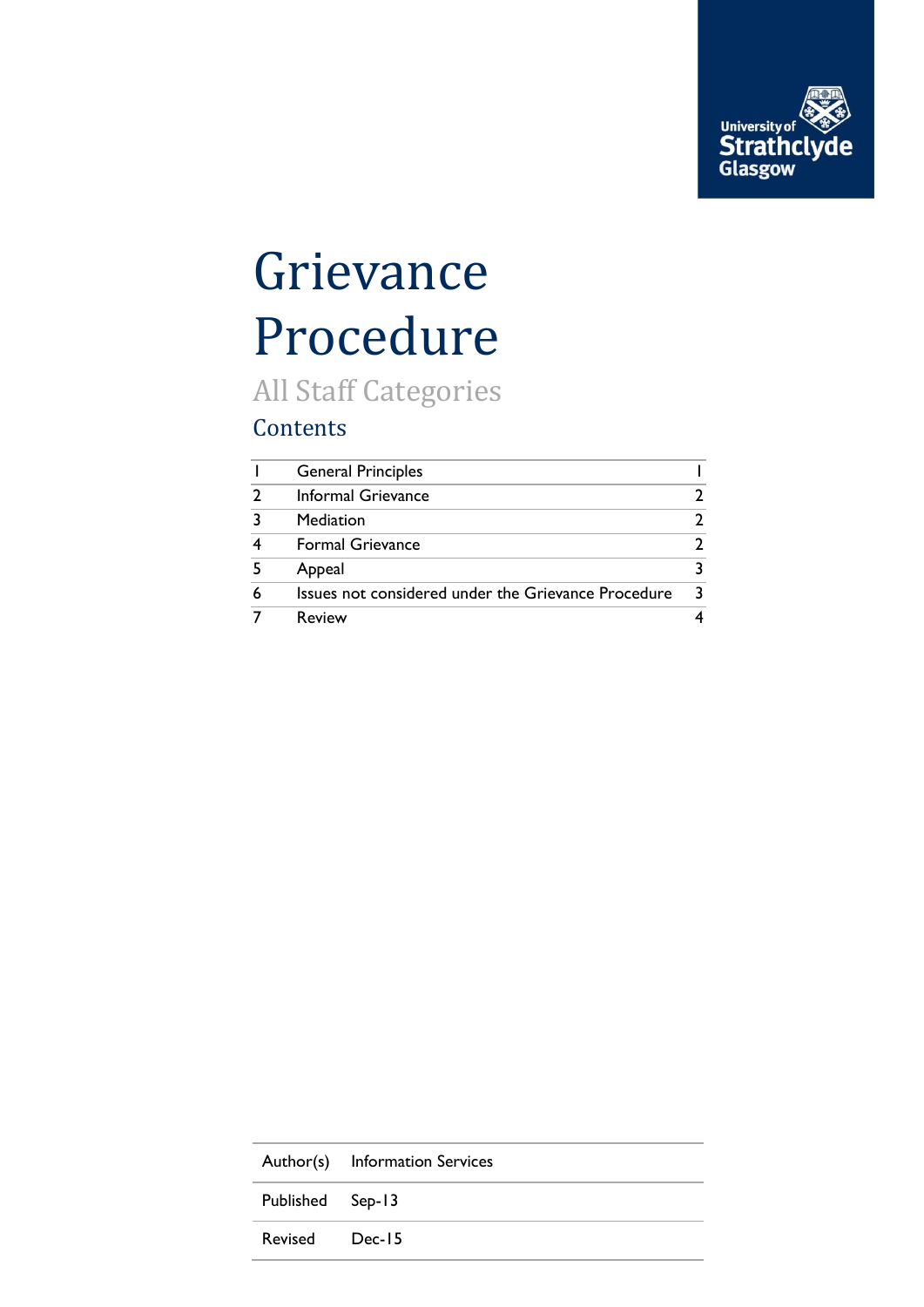# Grievance Procedure

### All Staff Categories

#### <span id="page-1-0"></span>**1 General Principles**

- 1.1 The University recognises that employees may on occasion have issues relating to their work or working relationships which they will want to address. This procedure provides a framework for dealing with individual and collective grievances arising in the course of employment or which are closely connected with employment at Strathclyde.
- 1.2 This procedure applies to all University of Strathclyde employees irrespective of fixed term/open ended contract status, grade and staff category. The University will act fairly and consistently when applying this procedure.
- 1.3 In all cases, the University will act promptly and will not unreasonably delay meetings, decisions or confirmation of decisions.
- 1.4 This procedure will give effect to the principle that, in their areas of academic expertise, staff engaged in teaching, the provision of learning or research will have freedom within the law both to question and test received wisdom and to put forward new ideas and controversial or unpopular opinions without putting themselves at risk of losing their employment or privileges. This right of 'academic freedom' is balanced by the obligation to use that freedom responsibly and professionally.
- 1.5 An employee has the right to be accompanied at any formal meeting and related appeal meeting under the grievance procedure by a University work colleague, an accredited Trade Union representative or an official employed by a Trade Union.
- 1.6 Line managers may seek support at any point from the HR Directorate and HR staff will attend meetings where appropriate to partner with line managers in the decision making process and to provide professional advice on the operation and application of this procedure. This includes ensuring appropriate fairness and consistency of application across the University.
- 1.7 If an employee has particular requirements at any stage of the grievance procedures as a result of a disability, or wishes to inform the University of any medical condition which may be relevant, the employee should confirm this as early as possible during the process by contacting their line manager or a member of the HR team for their area.
- 1.8 The University may commence the process using this procedure but revert to using a different procedure, either during or after this process, if it becomes clear that it is more appropriate to do so. The individual will be informed of this as soon as possible.
- 1.9 Complaints of bullying, harassment or victimisation will be dealt with utilising the University's Dignity [and Respect Policy](https://www.strath.ac.uk/media/ps/humanresources/policies/DignityandRespectPolicy.pdf) and do not fall within the scope of this procedure. If the grievance procedure has already commenced and it is subsequently determined that the matter falls within the scope of the Dignity and Respect Policy, then the procedure will revert to this process.
- 1.10 Notes of formal meetings will be taken to summarise key points rather than as a verbatim record. A copy of these notes will be given to the parties present and there will be an opportunity to comment. If it is not possible to agree the accuracy of the notes both views will be incorporated into the record but with the point of disagreement noted. Written records pertaining to grievance matters will be kept in accordance with the Data Protection Act 1998.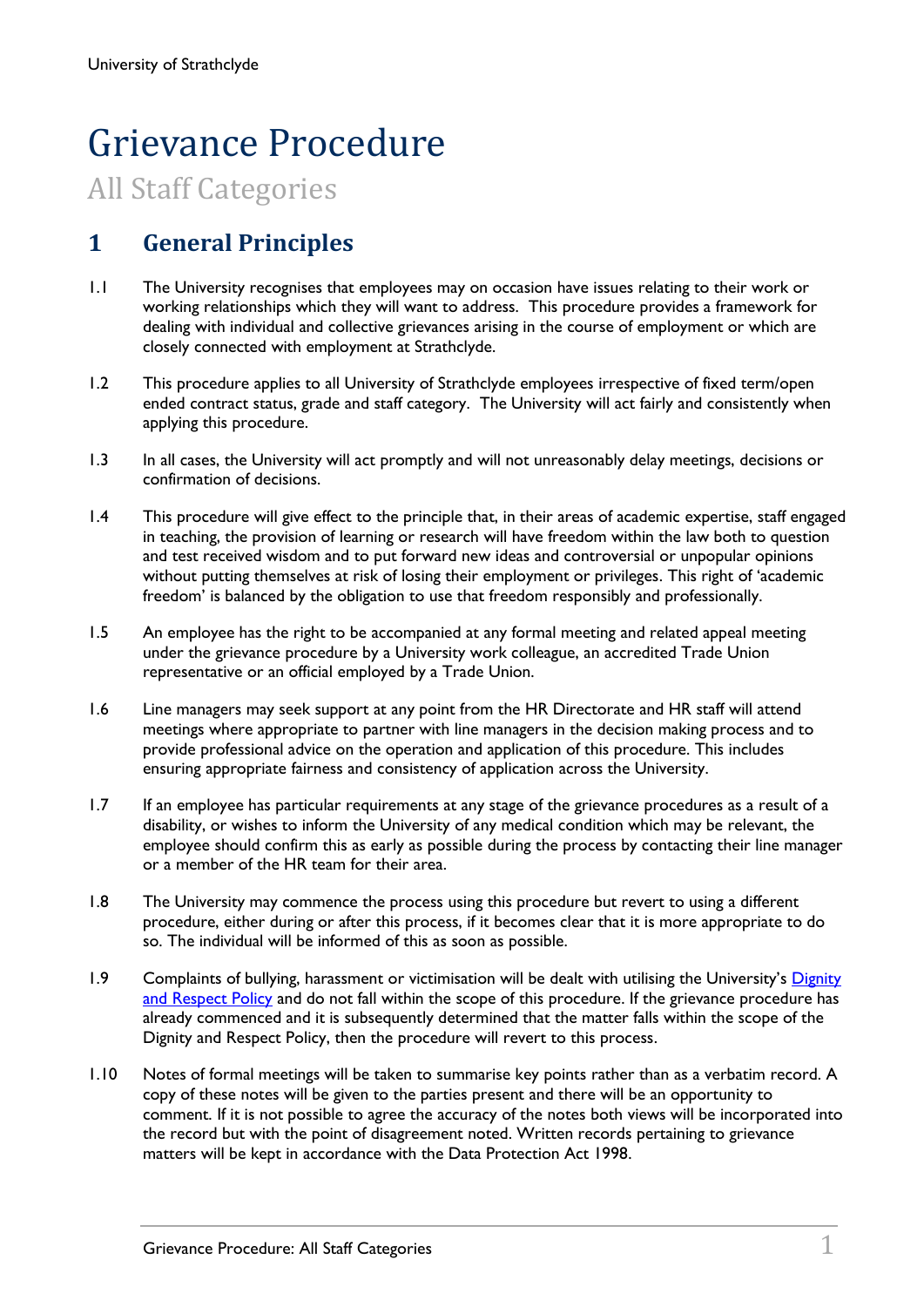1.11 The University prohibits the covert audio or video recording of formal or informal meetings as well as discussions by colleagues or discussions with colleagues. Covert recording (ie without the express permission of all participants in the meeting or discussion) will be considered a disciplinary matter and may be dealt with under the University's Disciplinary Procedure.

#### <span id="page-2-0"></span>**2 Informal Grievance**

- 2.1 Employees experiencing problems in the workplace should raise these in the first instance with their line manager with the aim of seeking informal resolution to the issue(s). The line manager will meet with the employee(s) and, where appropriate, other relevant parties to clarify the matter and to seek a resolution that addresses concerns.
- 2.2 The informal route to deal with allegations of bullying, harassment or victimisation is outlined in the University's Dignity and Respect Policy.
- 2.3 If the grievance relates to the line manager then the employee(s) should raise the issue informally with the next more senior line manager.
- 2.4 If the matter is not satisfactorily resolved through the informal route, or is considered too serious to seek informal resolution, then a formal grievance can be raised.

#### <span id="page-2-1"></span>**3 Mediation**

- 3.1 The University has a network of trained mediators who can engage at an early stage to assist with issues of conflict, including issues that would be considered under this policy. Mediation is a **voluntary** process where an impartial third party enables two or more people to work through issues of conflict or disagreement with the aim of improving their working relationship. The focus within mediation is on moving matters forward more positively rather than on the attribution of blame. Mediation is a **voluntary** process; individuals have a choice as to whether they wish to participate. It will not ensue, for instance, when one party declines to be involved.
- 3.2 Where individuals agree to mediation they should engage in the process in a positive and constructive manner with a view to achieving resolution. Members of staff who are interested in exploring mediation should contact HR in the first instance. In some cases, it may be more appropriate for a mediator from an external organisation to be involved.
- 3.3 Mediation is available as an alternative to utilising the formal process outlined below. Alternatively, it may be suitable at the conclusion of formal proceedings in assisting both parties to move their working relationships forward in a more positive way.

#### <span id="page-2-2"></span>**4 Formal Grievance**

4.1 **Raising a grievance**: To raise a formal grievance, an employee must set out their grievance in writing and send it to their Head of Department/equivalent. This written statement should clearly confirm that the employee wishes to invoke the formal grievance procedure and should set out the nature of the grievance including relevant facts, such as the names of any individual's involved, dates of any incidents and the desired resolution to the grievance. If the grievance is about the Head of Department then the written grievance should be sent to the Executive Dean or, within Professional Services, to the Chief Operating Officer or Chief Financial Officer as appropriate.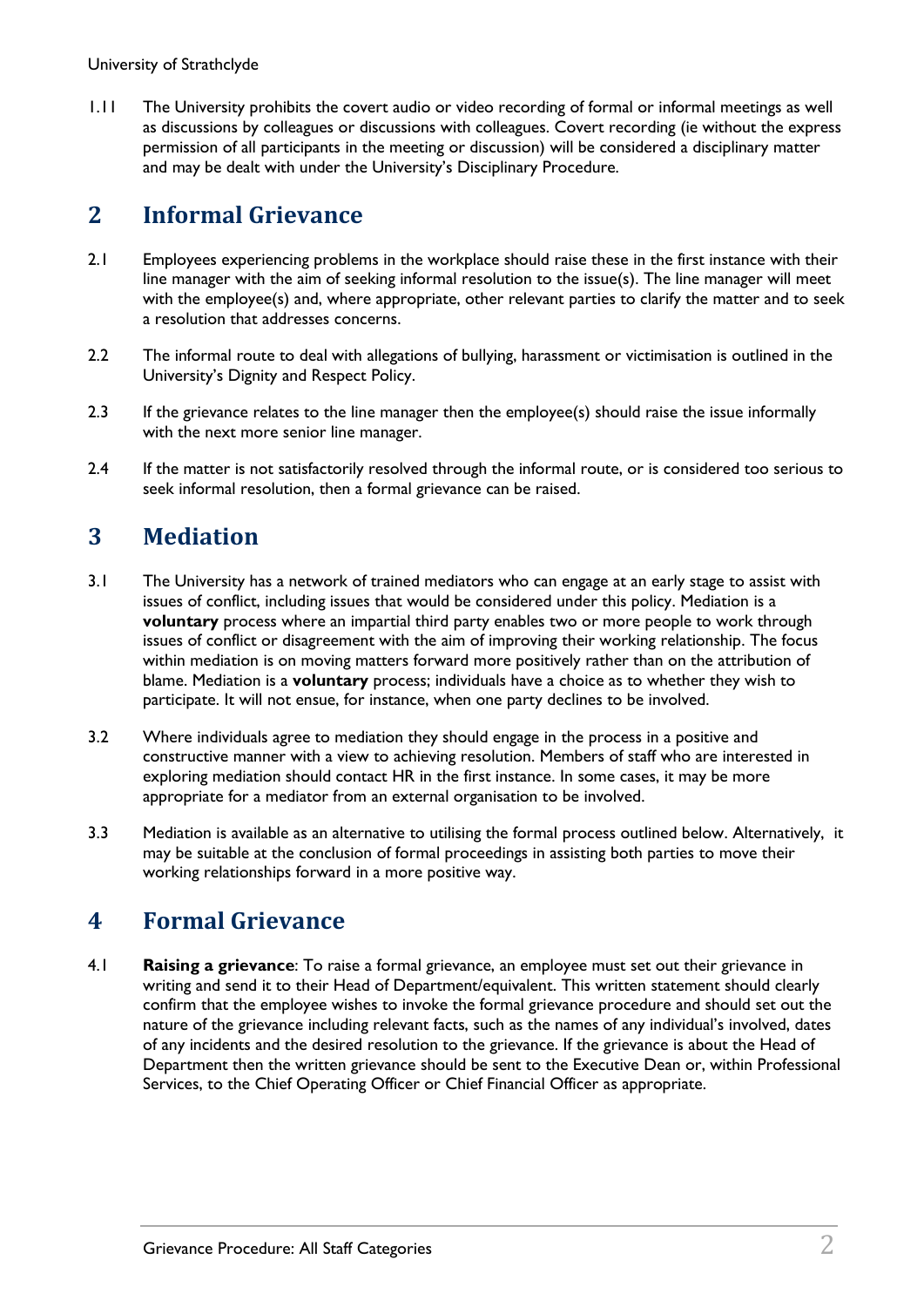University of Strathclyde

- 4.2 **The grievance meeting**: The employee will be invited to attend a formal grievance meeting, which will normally be held within ten working days of the formal grievance letter being received, to outline his/her grievance and how they think it might be resolved. The meeting will be convened by an appropriate manager who has not previously been involved in the case. The individual may be accompanied by a University work colleague or a Trade Union representative and will be advised of this when notification of the meeting is given. After this, an investigation may be required to establish the facts surrounding the case and, following this investigation, it may be necessary to meet again with the individual raising the grievance. If an investigation is necessary, this will normally be completed within four weeks.
- 4.3 Once the details of the case have been determined, the convener of the formal grievance meeting will decide the outcome, in partnership with HR as appropriate, based on the facts of the case made available to him/her. The University will notify the relevant parties in writing of the outcome and reasons for the outcome, normally within 10 working days of the meeting. More time will be required if further investigation is needed but the complainant will be kept informed in writing of this.
- 4.4 Whilst the individual raising the grievance will be advised if it has been upheld or dismissed, they will not be advised of any action which may or may not be taken against the subject of the grievance. The outcome letter will confirm that the employee raising the grievance has a right to appeal.

#### <span id="page-3-0"></span>**5 Appeal**

- 5.1 If the complainant believes that it has not been satisfactorily dealt with, he/she may appeal in writing, setting out in detail the grounds for the appeal. The appeal must be lodged with the Director of Human Resources or alternate within 10 working days from the date of the letter confirming the outcome of the grievance hearing.
- 5.2 The employee will be invited to attend an appeal meeting and will be advised of his/her right to be accompanied at that meeting by a University work colleague or a Trade Union representative.
- 5.3 Grievance appeal meetings will be convened by another member of staff, normally in the employee's line management structure, who has not previously been involved in the grievance.
- 5.4 The employee will be issued with a reasoned written outcome of the appeal meeting, normally within 10 working days of that meeting. This exhausts the University's procedures.

#### <span id="page-3-1"></span>**6 Issues not considered under the Grievance Procedure**

- 6.1 Certain issues will not be considered under the grievance procedure, these including:
	- Any complaints that are deemed to be trivial or vexatious. Any such complaints may be addressed through the disciplinary procedure;
	- Complaints which should be addressed, from the outset, by the disciplinary procedure. This means, for example, that a grievance cannot normally be raised following the conclusion of the disciplinary appeals process. The only allowable circumstances will be truly exceptional scenarios where there are clear facts to confirm a prima facie case for a significant breach in the disciplinary appeals procedure e. g. discriminatory practice within the appeals procedure;
	- Complaints relating to or regarding promotion or re-grading (these will be dealt with under the available appeals mechanisms);
	- Complaints relating to bullying, harassment or victimisation, which should be dealt with under the Dignity and Respect Policy;
	- Complaints relating to flexible working applications (these should be addressed through the Working Parents and Carers Flexible Working policy).